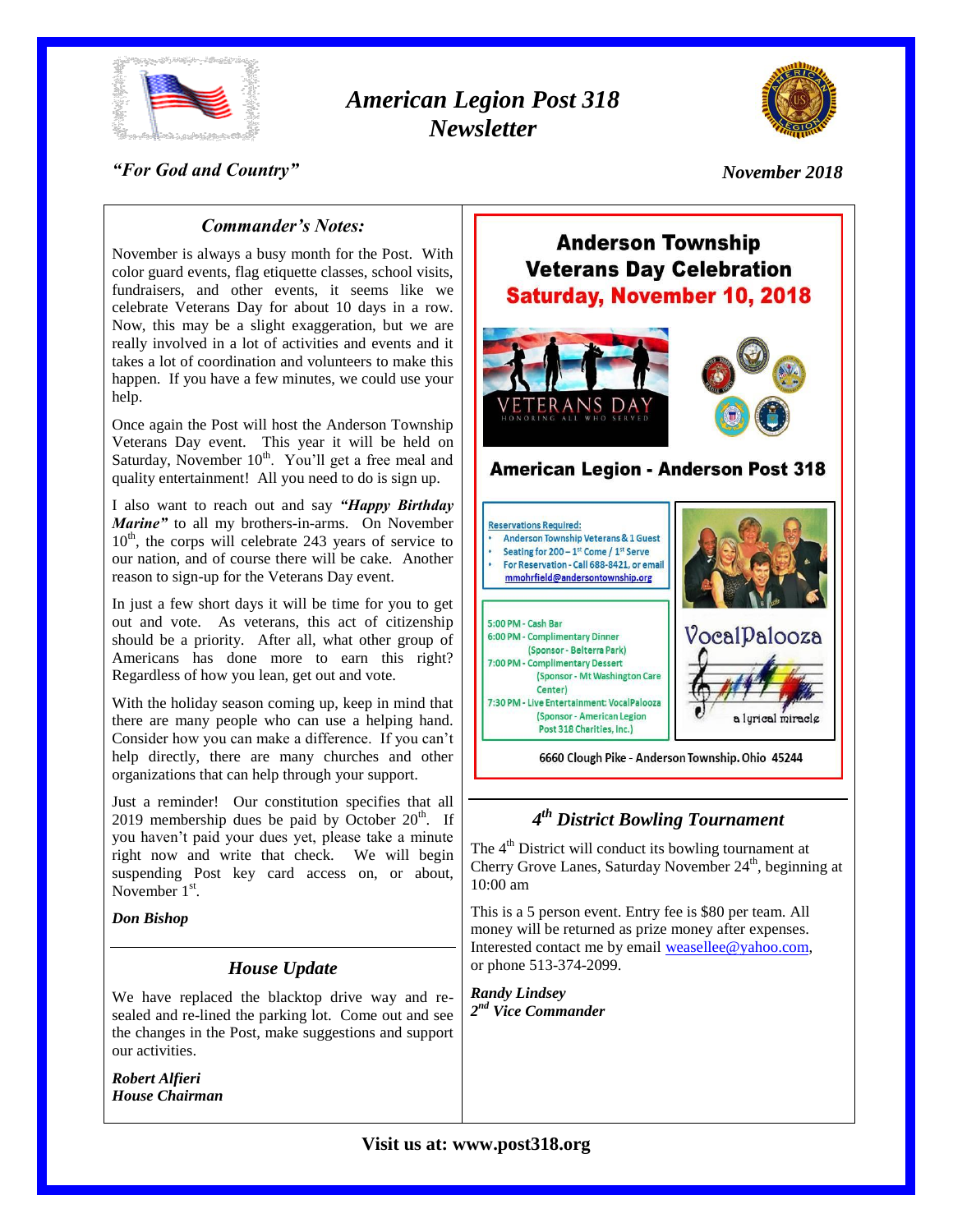#### *Charitable Giving*

Over the course of each year American Legion Post 318 Charities, Inc. (*Charities, Inc.*) contributes thousands of dollars to programs and causes important to our membership.

As a member you can help raise the money we need to fund our programs in the following manner; 1) make tax deductible contributions to *Charities, Inc.*, 2) attend *Charities, Inc*. fundraisers, 3) volunteer to work *Charities, Inc*. events, and 4) register with both Kroger and Amazon to participate in their corporate charitable giving programs (see below).

**Kroger Community Rewards** – If you are a Kroger customer and are not currently supporting a charitable organization through *Kroger Community Rewards*, we would encourage you to do your part! Go to [www.kroger.com,](http://www.kroger.com/) and register for the Kroger Community Rewards program and select *American Legion Post 318 Charities*, *Inc*. as your cause.

**Amazon Smiles** – *American Legion Post 318 Charities Inc.* is now registered with Amazon Smiles. So, if you shop at Amazon and select *American Legion Post 318 Charities, Inc.* as your charity, Amazon donates 0.5% of all eligible purchases. To maximize our revenue opportunities please share this information with family and friends.

The following provides a summary of the income received and programs recently funded by *Charities, Inc*.:

|                         | Income  | Expenses |
|-------------------------|---------|----------|
| <b>Bingo</b>            | 764     |          |
| <b>Member Donations</b> | \$1,000 |          |
| PokerMania              | 230     |          |
| Kroger Deposit          | 186     |          |
| Veterans Day Parade     |         | 30       |
| <b>Total</b>            | \$2,180 | 30       |

## *Fund Raising Update:*

The Post has to raise \$6,000 each month to continue operations. You can support our fund raising efforts by attending, or working, our various events. For October, bingo once again pulled us over the finish line. Thanks to everyone who helped make this happen. The following is a summary of where our October revenues came from.

| Event              | <b>Contribution</b> |
|--------------------|---------------------|
| <b>Bingo</b>       | \$4,638             |
| <b>Euchre</b>      | 300                 |
| <b>Post Dances</b> | \$1,006             |
| PokerMania         | 209                 |
| <b>Rentals</b>     | \$1,000             |
| Total              | \$7,153             |

**Bingo** –We conduct bingo every Sunday. Doors open at 4:30p games begin at 6:00p. If you're willing to help out, contact Bingo Manager, Ed Sears at 474-0246.

**Euchre** – Euchre is scheduled every Thursday night and is open to the public. Buy-in is \$5. Doors open at 6:45p, games begin at 7p. Contact Euchre Manager, Joe Baker (289-9044), with any questions.

**Post Dances** – We attempt to schedule 2 dances each month. They are open to the public. Doors open at 7p. The bands perform from 8p to 11p. Volunteers are always needed for these events. We also encourage you to come out and enjoy these events. If you're willing to help out, please contact Don Bishop at 474-4194.

### *Wave the Flag*

American Legion Post 318 Charities, Inc. will conduct its 3 rd *"Wave The Flag"* fundraiser, Saturday, November 10<sup>th</sup> at the Kroger Anderson Towne Center and Cherry Grove stores, beginning at 10am. All funds raised through this event will be used to support our Veteran and Community programs. Please stop by and donate to this worthy cause.

# **AMERICAN LEGION ANDERSON POST 318 Veterans Day Program Wave The Flag Support Our Veterans**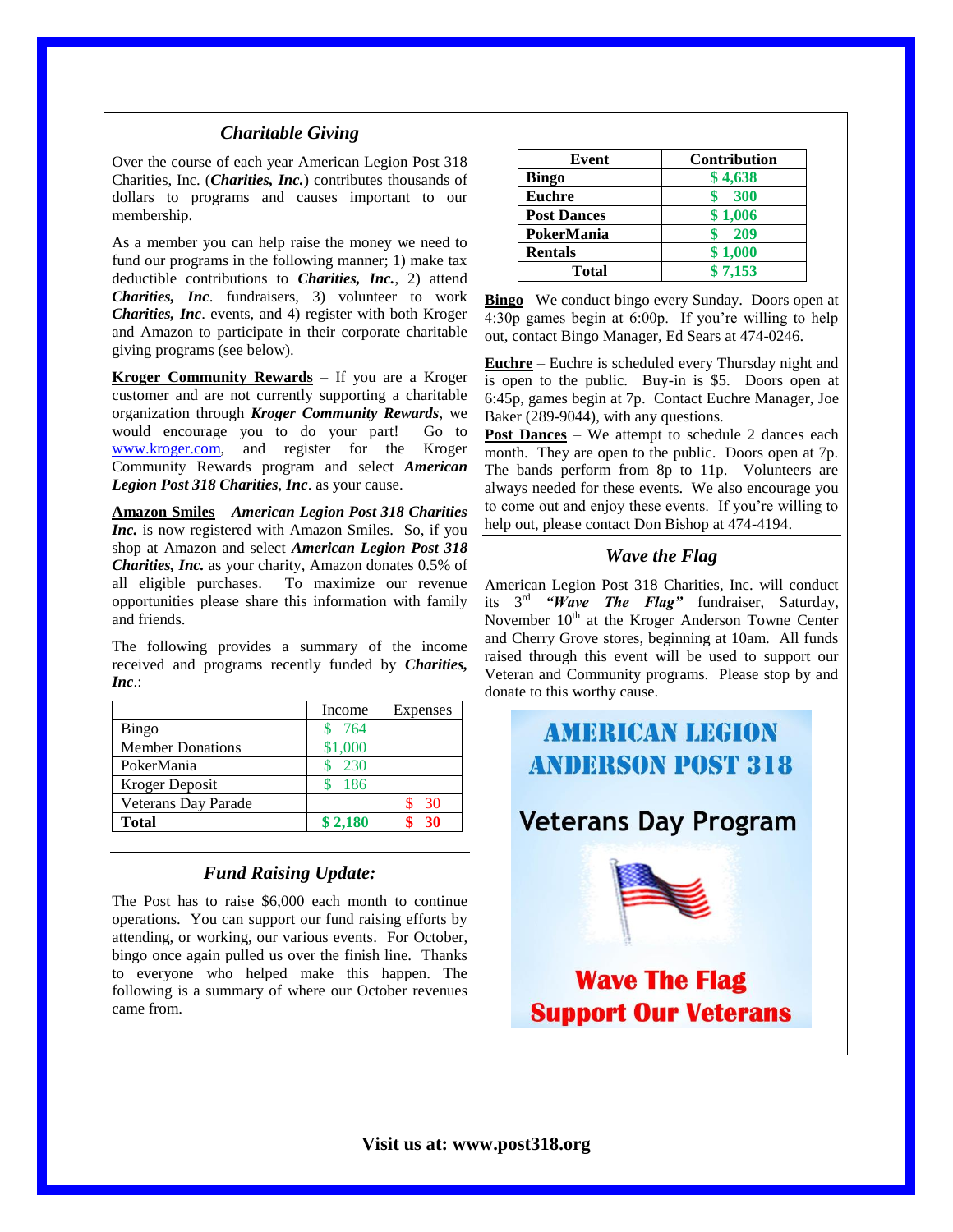## *Qualified Charitable Distributions (QCDs)*

#### **Reprint from Fidelity Investments**

When planning your IRA withdrawal strategy, you may want to consider making charitable donations through a QCD.

A QCD is a direct transfer of funds from your IRA custodian, payable to a qualified charity. QCDs can be counted toward satisfying your required minimum distributions (RMDs) for the year, as long as certain rules are met.

In addition to the benefits of giving to charity, a QCD excludes the amount donated from taxable income, which is unlike regular withdrawals from an IRA. Keeping your taxable income lower may reduce the

impact to certain tax credits and deductions, including Social Security and Medicare.

Also, QCD's don't require that you itemize, which due to the recent tax law changes, means you may decide to take advantage of the higher standard deduction, but still use a QCD for charitable giving.

#### *Can I make a QCD?*

While many IRAs are eligible for QCDs—Traditional, Rollover, Inherited, SEP (inactive plans only), and  $SIMPLE$  (inactive plans only)\* —there are requirements:

- You must be 70<sup>1/2</sup> or older to be eligible to make a OCD.
- QCDs are limited to the amount that would otherwise be taxed as ordinary income. This excludes non-deductible contributions.
- The maximum annual amount that can qualify for a QCD is \$100,000. This applies to the sum of QCDs made to one or more charities in a calendar year. (If, however, you file taxes jointly, your spouse can also make a QCD from his or her own IRA within the same tax year for up to \$100,000.)
- For a QCD to count towards your current year's RMD, the funds must come out of your IRA by your RMD deadline, generally December 31.

Any amount donated above your RMD does not count toward satisfying a future year's RMD.

Funds distributed directly to you, the IRA owner, and which you then give to charity do not qualify as a QCD.

Under certain circumstances, a QCD may be made from a Roth IRA. Roth IRAs are not subject to RMDs during your lifetime, and distributions are generally tax-free. Consult a tax advisor to determine if making a QCD from a Roth is appropriate for your situation.

#### *What kind of charities qualify?*

The charity must be a  $501(c)(3)$  organization, eligible to receive tax-deductible contributions.

Some charities do not qualify for QCDs:

- Private foundations
- Supporting organizations: i.e., charities carrying out exempt purposes by supporting other exempt organizations, usually other public charities
- Donor-advised funds, which public charities manage on behalf of organizations, families, or individuals

#### *Tax reporting*

A QCD is reported as a normal distribution on IRS Form 1099-R for any non-Inherited IRAs. For Inherited IRAs or Inherited Roth IRAs, the QCD will be reported as a death distribution. Itemization is not required to make a QCD. While the QCD amount is not taxed, you may not then claim the distribution as a charitable tax deduction.

A QCD is not subject to withholding. State tax rules may vary, so for guidance, consult a tax advisor.

When making a QCD, you must receive the same type of acknowledgement of the donation that you would need to claim a deduction for a charitable contribution.

A tax advisor can help you determine if both your IRA and charity qualify for QCDs.

*Editor's Note: American Legion Post 318 Charities, Inc. (Charities, Inc.) is a qualified 501 (c) 3, and this strategy has been used by Post members to make contributions in support Post projects and programs administered by Charities, Inc.*

## *Post to Host AARP Tax Counseling*

Post 318 will provide AARP complimentary use of our rental hall every Tuesday from 11a to 5p,<br>except February  $26<sup>th</sup>$ . except February , beginning February 5<sup>th</sup> through April  $9<sup>th</sup>$ . This use will be to provide free tax counseling for the elderly and low and middle income tax payers.



During the month of January AARP will also be using the rental hall to train their tax preparers.

Finance Officer Ron Yersky will be overseeing these sessions.

You may qualify for this service if you have a routine tax return and no extenuating circumstances.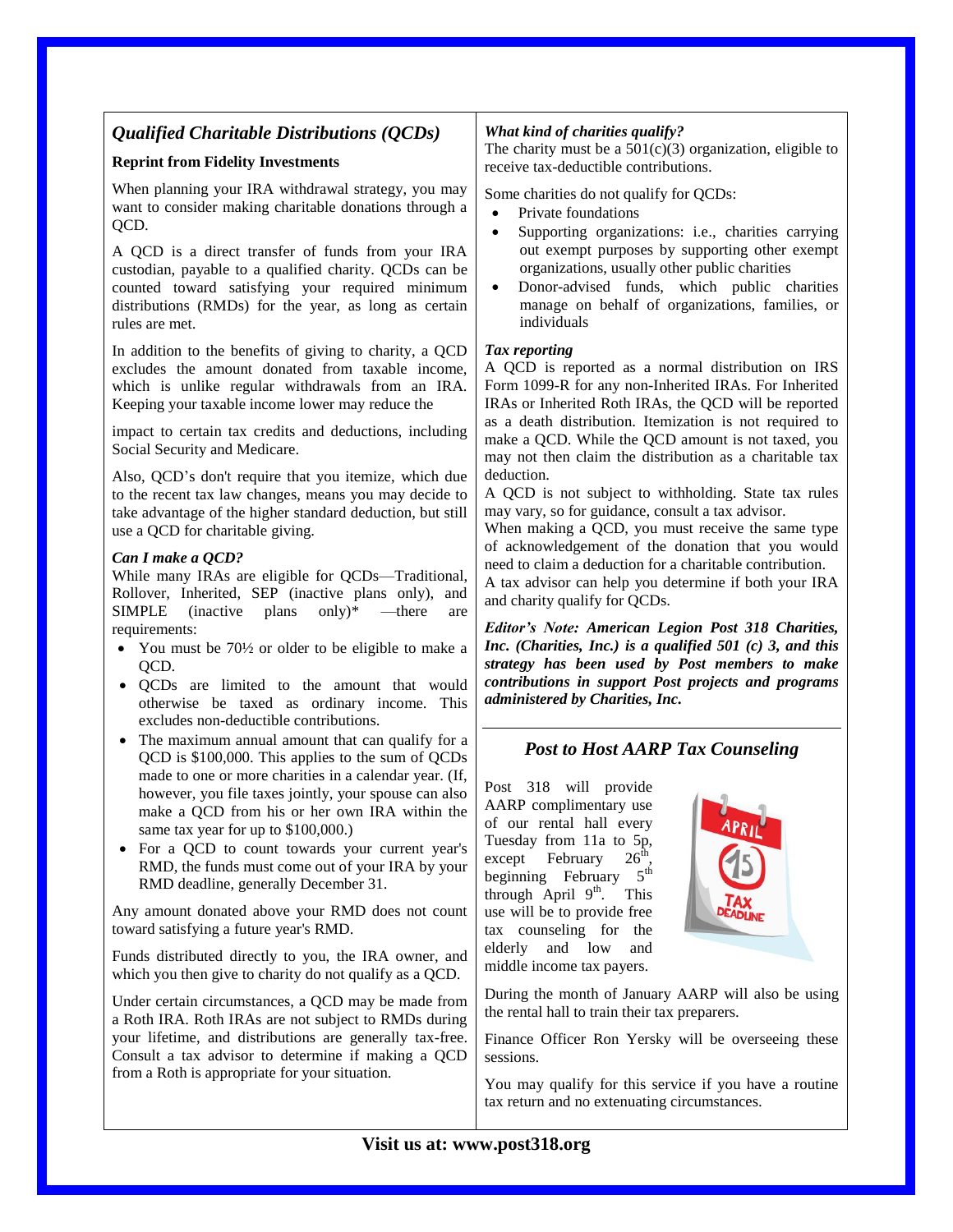#### *November Dance Schedule*

For November, we have two (2) dances scheduled; *Six Pac* will bring a little bit of "Country" to the Patriot Center November 3<sup>rd</sup>.



*The Remains* will follow up with "Classic Rock" and "Pop" music November  $17<sup>th</sup>$ . Both groups provide a really good entertainment experience.



Tickets for all events can be purchased in advance for \$10 at ShowClix, by following the link below, or by calling their box office at 1-888-718-4253, Option 1 and ask about *Patriot Center of Cincinnati* events. Advance sales end at 12:00 PM on the day of the event. Tickets purchased at the door are \$12.50. For tickets go to: [https://www.showclix.com.](https://www.showclix.com/)

## *Membership Update*

We are trending significantly below where we've been at this point in time as compared to the past 4 years (75% - 80%). We picked up 8 renewals for the month of October. Here are our current stats:

| 2019 Membership Scoreboard |       |  |
|----------------------------|-------|--|
| Paid as of 10/31/18        | 109   |  |
| <b>2019 Goal</b>           | 165   |  |
| % Goal                     | 66.10 |  |
| 2019 Quota                 | 159   |  |
| % Quota                    | 68.60 |  |
| <b>Still Needed</b>        | 50    |  |
| <b>Projected Shortfall</b> |       |  |

To make up this shortfall we still need to recruit 6 new members and have the remainder of our members that haven't renewed to date **(50)**, please do so. If you hear of someone interested in joining our Post, please send them my way and I will be glad to follow up.

Each Post is offered monetary rewards for hitting different percentage goals of quota by various dates. Therefore, we really need your support in order for our Post to receive these monetary incentives.

*Robert Kamman 1 st Vice Commander*

## *Still Collecting Service Photo's*

Over the last couple of years we have been building a collection of Legion and service photo's. They have been placed in a slide show that we use for Veterans Day and other events. We would like to add more photo's to this collection. If you have any photo's to share, please contact Don Bishop. We would prefer receiving them in a JPEG format. However, if you have original photos to submit we will scan and return them.



## *High School Diploma?*

If you or someone you know is a veteran that never received a high school diploma because you dropped out to fight a war, please let me know. Princeton High School wants to provide a graduation ceremony and diploma. Princeton High School has been doing this for the past 10 years or so and it's a really nice ceremony that is held on Veterans Day. Col. Dean Smittle will be the guest speaker.

*Mark Riesenburg 513-623-7213 Riesenberg.mark@gmail.com American Legion 4th District. Department of Ohio*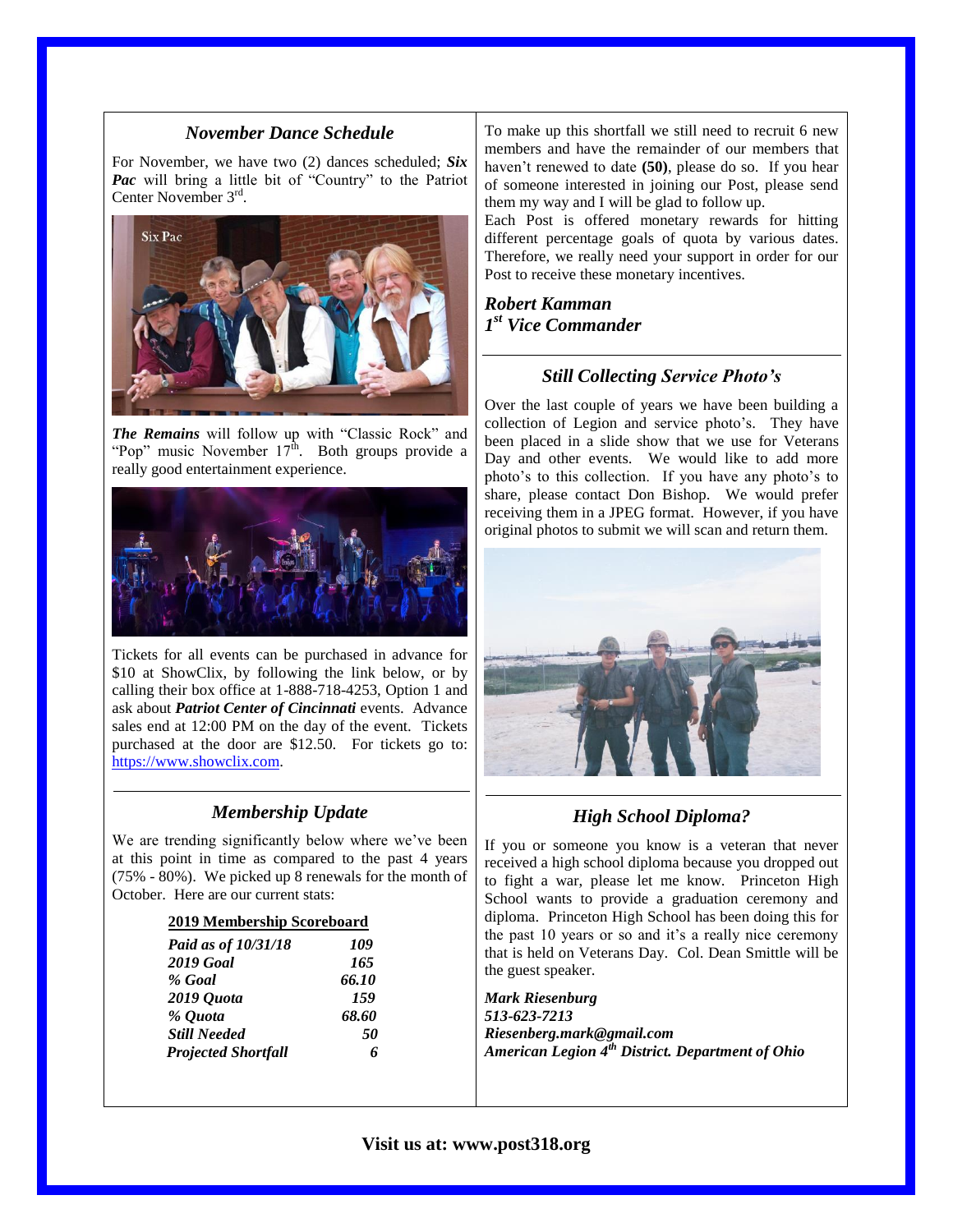#### *Chaplain's Report*

November is upon us with chilly winds, shorter days, and less active times. The work of the Legion goes on. October was successful with three dances, a couple rentals and the old stand-by, bingo. These activities bring in the cash to keep us afloat. These all take bodies to operate and be successful. Ask anyone who worked one of these events that they are fun and don't take a lot of your time.

Veteran activities dot this month with Honor Guards, dinners, VA visit, flag give always at Kroger and more dances. Hopefully you will find time to check these activities out.

Our building has new asphalt on part of our driveway, and the front lot has been sealed and reclined. Thanks to Bob Alfieri and his trusted crew of volunteers our Post is a showcase of Legion buildings in SW Ohio. With Don's leadership we have maintained our position in District 4, and have stayed out of debt. Many of you have joined the Post and have never been in the Post or taken advantage of our activities. On October  $23<sup>rd</sup>$ , there was a hot dog and S'mores party for all members and their guest put on by our Second Vice, Randy Lindsey. It was not well attended but those who came had fun and the food was great.

Your key gets you into the Club room, but not many people take advantage. Beautiful bar but not used like it was intended. There are also two dances scheduled for this month, and the bands are very good, even if you don't dance, you can sit, watch and listen.

The following people are still need our prayers so they can get better and get back to Post activities: Keith Musselman, John Smith, Don McGlaughlin, and Bill King.

Don't forget to put December  $7<sup>th</sup>$ , on your calendar because that evening is the free Christmas party at the Legion. Watch for more information. If possible, check our website regularly for updates: [www.Post318.Com.](http://www.post318.com/)

*Jerry Porter Chaplain*

## *Mentoring Opportunity*

I have begun mentoring a student at Nagel Middle School. This is a very worthwhile endeavor. I urge you to think about doing the same. There are opportunities in all the Middle and High Schools with very flexible schedules. If you have an hour a week you could change a life. Call me (513-374-2099) for information.

*Randy Lindsey 2 nd Vice Commander*

## *American Legion Represented at Tristate Veterans Community Alliance (TVCA) Wellness Expo*

#### **Reprinted from 4th District Newsletter:**

Legionnaire's Don Bishop (318). Aaron Cunningham (631), Greg Elsbernd (199) along with Auxiliary member Judi Maupin (450) represented the American Legion at the inaugural TVCA Veteran Wellness Expo.



This expo was intended for connecting Tri-state veterans and families with partners that promote career, financial, social, physiccal and community wellness. The thought behind the expo was that wellness goes beyond physical health, it incorporates career success, financial stability, social well-being and being active in the community.

Contact was made with several veterans who showed interest in the American Legion, as well as with several organizations who serve veterans and are interested in collaborating with the American Legion in joint efforts to reach our transitioning and struggling veterans in the area. TVCV has already begun planning next year's expo to which I am sure the American Legion will be invited.

*Ken Ellis District Chairman*

#### *Virtual Meetings*

Last month we had to suspend our Virtual Meeting; but, we will be back online for the November meeting. We are still in beta testing and currently have two (2) members assisting with this testing. However, we could use a couple more to help us work out any bugs. If you might be interested in interacting or monitoring our monthly meetings via a laptop, notebook, tablet or smartphone, please contact me and I will get you set up. The process is very simple and painless, I promise.

*Robert Kamman 1 st Vice Commander*